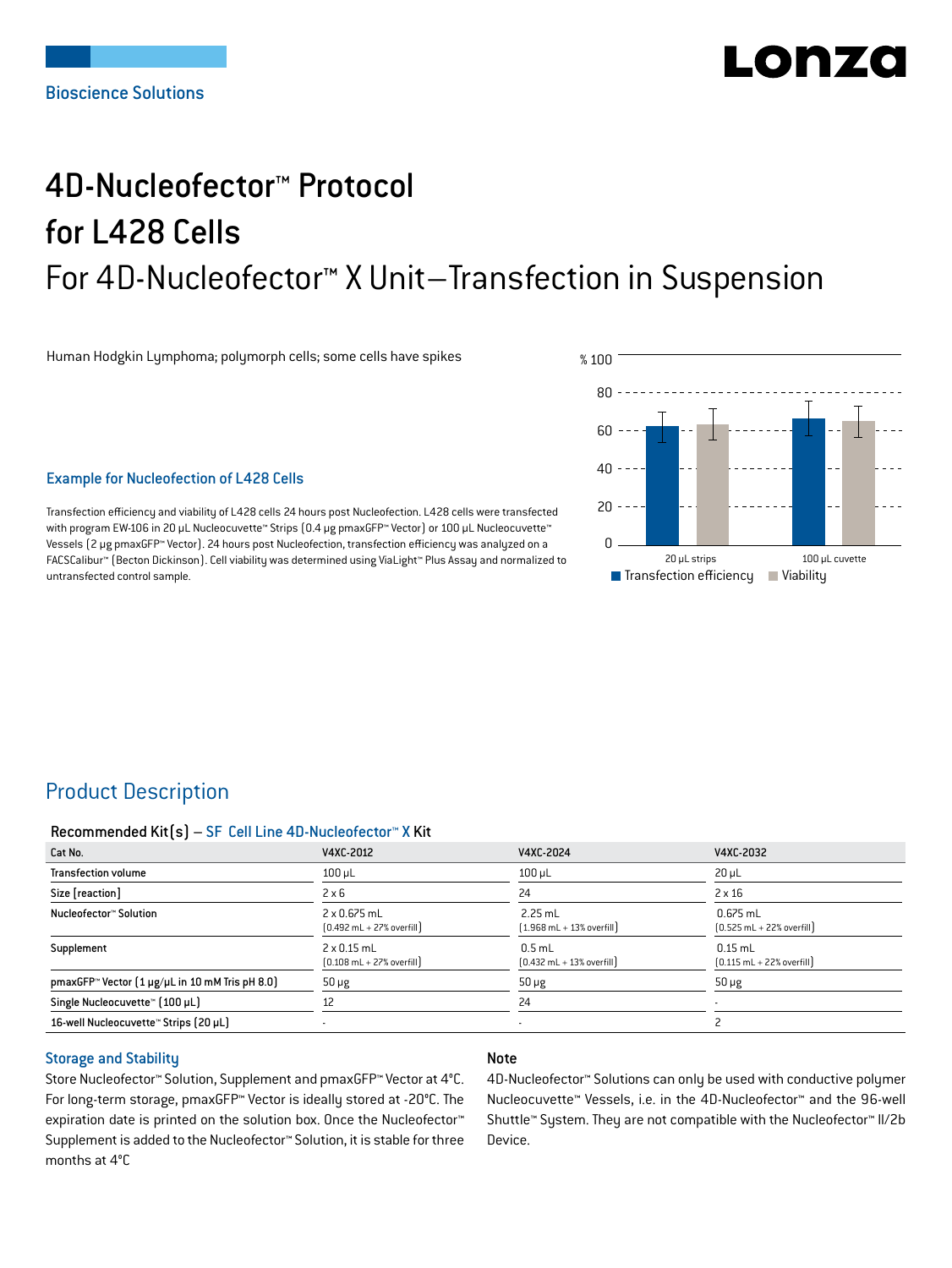## Required Material

#### Note

Please make sure that the supplement is added to the Nucleofector<sup>™</sup> Solution prior to use. For preparing aliquots, mix Nucleofector™ Solution and Supplement in a ratio of 4.5 : 1 (see Table 1).

- 4D-Nucleofector™ System (4D-Nucleofector™ Core and X Unit)
- Supplemented 4D-Nucleofector™ Solution at room temperature
- Supplied 100 µL single Nucleocuvette™ or 20 µL 16-well Nucleocuvette™ Strips
- Compatible tips for 20 µL Nucleocuvette™ Strips: epT.I.P.S. [US/ CDN: Eppendorf North America, Cat. No. 2491.431, Rest of World: Eppendorf AG, Cat. No. 0030073.266], Matrix TallTips™ [Matrix Technologies Corp., Cat. No. 7281] or LTS Tips [Rainin Instrument, LLC, Cat. No. SR-L10F, SR/SS-L250S, SR/SS-L300S]. Before using other types of pipette tips, please ensure they reach the bottom of the Nucleocuvette™ wells without getting stuck
- Supplied pmaxGFP™ Vector, stock solution 1 μg/μL

#### Note

When using pmaxGFP™ Vector as positive control, dilute the stock solution to an appropriate working concentration that allows pipetting of the recommended amounts per sample (see Table 3). Make sure that the volume of substrate solution added to each sample does not exceed 10% of the total reaction volume (2 μL for 20 μL reactions; 10 μL for 100 μL reactions).

- Substrate of interest, highly purified, preferably by using endotoxin-free kits; A260:A280 ratio should be at least 1.8
- Cell culture plates of your choice
- Culture medium: RPMI 1640 [Lonza; Cat. No. 12-167F] supplemented with 10% fetal calf serum (FCS), 2 mM Ultraglutamine I [Lonza; Cat. No. BE17-605E/U1]
- Prewarm appropriate volume of culture medium to 37°C (see Table 2)
- Appropriate number of cells/sample (see Table 3)

## 1. Pre Nucleofection

#### Cell culture recommendations

- 1.1 Passage cells every  $2 3$  days. A subculturing ratio of  $1:2$  to 1 : 3 is recommended. Use low spin centrifugation (90xg).
- 1.2 Seed out  $2.5 3.5 \times 10^5$  cells/mL

## 2. Nucleofection

For Nucleofection sample contents and recommended Nucleofector™ Program, please refer to Table 3.

- 2.1 Please make sure that the entire supplement is added to the Nucleofector™ Solution
- 2.2 Start 4D-Nucleofector™ System and create or upload experimental parameter file (for details see device manual)
- 2.3 Select/Check for the appropriate Nucleofector™ Program (see Table 3)
- 2.4 Prepare cell culture plates by filling appropriate number of wells with desired volume of recommended culture media (see Table 4) and pre-incubate/equilibrate plates in a humidified 37°C/5% CO<sub>2</sub> incubator
- 2.5 Pre-warm an aliquot of culture medium to 37°C (see Table 4)
- 2.6 Prepare plasmid DNA or pmaxGFP™ Vector or siRNA (see Table 3)
- 2.7 Count an aliquot of the cells and determine cell density
- 2.8 Centrifuge the required number of cells (see Table 3) at 90xg for 10 minutes at room temperature. Remove supernatant completely
- 2.9 Resuspend the cell pellet carefully in room temperature 4D-Nucleofector™ Solution (see Table 3)
- 2.10 Prepare mastermixes by dividing cell suspension according to number of substrates
- 2.11 Add required amount of substrates to each aliquot (max. 10% of final sample volume)
- 2.12 Transfer mastermixes into the Nucleocuvette™ Vessels

#### Note

As leaving cells in Nucleofector™ Solution for extended periods of time may lead to reduced transfection efficiency and viability it is important to work as quickly as possible. Avoid air bubbles while pipetting

- 2.13 Gently tap the Nucleocuvette™ Vessels to make sure the sample covers the bottom of the cuvette
- 2.14 Place Nucleocuvette™ Vessel with closed lid into the retainer of the 4D-Nucleofector™ X Unit. Check for proper orientation of the Nucleocuvette™ Vessel
- 2.15 Start Nucleofection Process by pressing the "Start" on the display of the 4D-Nucleofector™ Core Unit (for details, please refer to the device manual)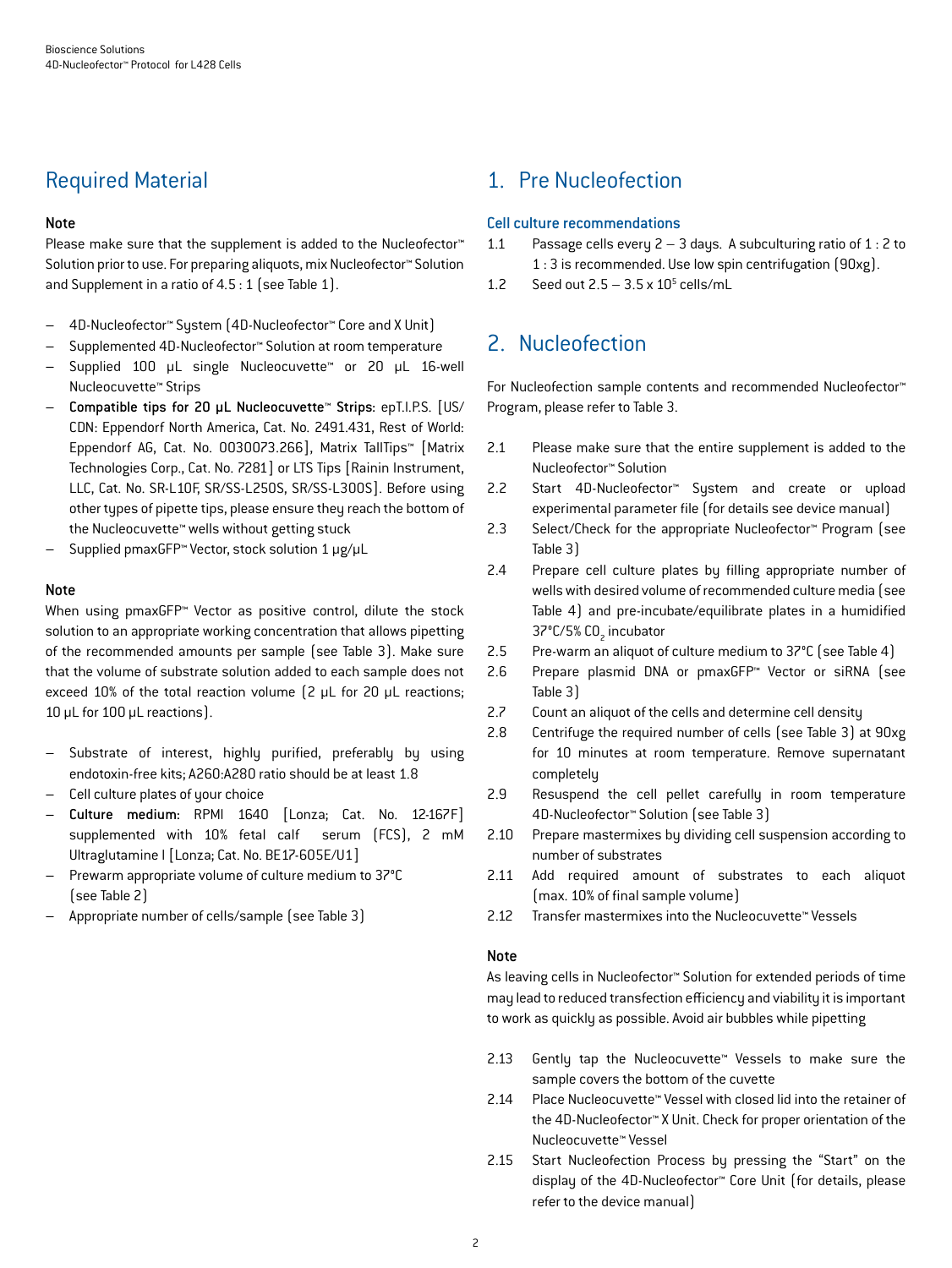- 2.16 After run completion, carefully remove the Nucleocuvette™ Vessel from the retainer
- 2.17 Resuspend cells with pre-warmed medium (for recommended volumes see Table 2). Mix cells by gently pipetting up and down two to three times. When working with the 100 µL Nucleocuvette™ use the supplied pipettes and avoid repeated aspiration of the sample
- 2.18 Plate desired amount of cells in culture system of your choice (for recommended volumes see Table 2).

## 3. Post Nucleofection

3.1 Incubate the cells in humidified  $37^{\circ}$ C/5% CO<sub>2</sub> incubator until analysis. Gene expression or down regulation, respectively, is often detectable after only  $4 - 8$  hours

#### Table 1: Volumes required for a single reaction

|                                  | 100 µL Single Nucleocuvette™ | 20 µL Nucleocuvette™ Strip |
|----------------------------------|------------------------------|----------------------------|
| Volume of Nucleofector™ Solution | 82 uL                        | 16.4 uL                    |
| <b>Volume of Supplement</b>      | 18 µL                        | $3.6$ µL                   |

#### Table 2: Required amounts of cells and media for Nucleofection

|                                               |                                    | 100 µL Single Nucleocuvette™            | 20 µL Nucleocuvette™ Strip |
|-----------------------------------------------|------------------------------------|-----------------------------------------|----------------------------|
| Culture plate format                          |                                    | 12-well plate                           | 96-well plate              |
| Culture medium                                | Pre-filled in plate                | $1000 \mu L$                            | $150$ µL                   |
|                                               | Added to sample post Nucleofection | $400 \,\mathrm{\upmu L}$                | $80 \mu L$                 |
| Volume of sample transferred to culture plate |                                    | complete sample (use supplied pipettes) | $50 \mu L$                 |
| Final culture volume                          |                                    | 1500 µL                                 | 200 uL                     |

#### Table 3: Contents of one Nucleofection sample and recommended program

|                                |                                         | 100 µL Single Nucleocuvette™                                      | 20 µL Nucleocuvette™ Strip                                        |
|--------------------------------|-----------------------------------------|-------------------------------------------------------------------|-------------------------------------------------------------------|
| Cells                          |                                         | $2 \times 10^6$                                                   | $4 \times 10^{5}$                                                 |
|                                |                                         | [Lower or higher cell numbers may influence transfection results] | [Lower or higher cell numbers may influence transfection results] |
| Substrate*                     | pmaxGFP™ Vector                         | $2 \mu g$                                                         | $0.4 \mu g$                                                       |
| or                             | plasmid DNA (in H <sub>2</sub> O or TE) | $1-5 \mu g$                                                       | $0.2 - 1 \mu g$                                                   |
| or                             | siRNA                                   | 30-300 nM siRNA (3-30 pmol/sample)                                | 30-300 nM siRNA (0.6-6 pmol/sample)                               |
| SF 4D-Nucleofector™ X Solution |                                         | $100$ µL                                                          | $20 \mu L$                                                        |
| Program                        |                                         | EW-106                                                            | EW-106                                                            |

\* Volume of substrate should comprise maximum 10% of total reaction volume